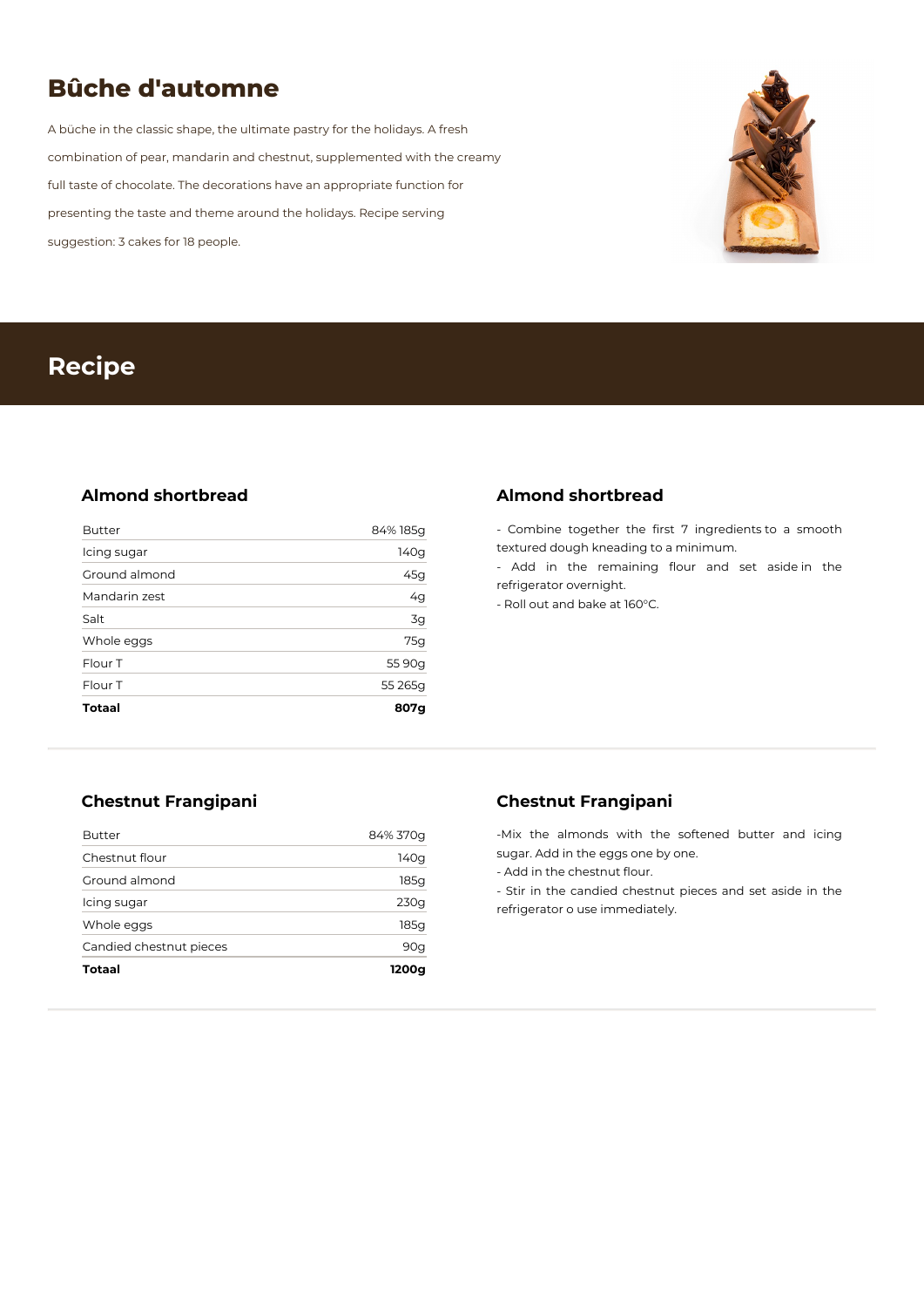#### **Chestnut cremeux**

| Whipping cream  | 35% 465g |
|-----------------|----------|
| Milk            | 350g     |
| Sugar           | 185g     |
| Egg yolks       | 140g     |
| Starch          | 35g      |
| Gelatine sheets | 23g      |
| Chestnut puree  | 580g     |
| Chestnut spread | 290q     |
| <b>Butter</b>   | 84% 230g |
| <b>Totaal</b>   | 2298a    |

#### **Pear confit**

| Totaal                    | 2105g |
|---------------------------|-------|
| Speculaas dutch spice mix | 8g    |
| Sugar                     | 180g  |
| NH pectin                 | 37q   |
| Glucose                   | 230g  |
| Victoria pear cubes       | 460g  |
| Pear pulp                 | 1190g |

## **Custard caramel Bases mousse**

| Totaal                 | 5729g     |
|------------------------|-----------|
| Whipping cream         | 35% 1680g |
| Gelatine sheets        | 9g        |
| <b>COUVERTURE MILK</b> | 36% 1700g |
| Custard base           | 1120g     |
| Sugar                  | 95g       |
| Egg yolks              | 185g      |
| Milk                   | 470g      |
| Whipping cream         | 35% 470g  |

#### **Gianduja dark chocolate glaze**

| Totaal                  | 1190a      |
|-------------------------|------------|
| Grapeseeds oil          | 55g        |
| GIANDUJA HAZFI NUT MILK | 36% 400g   |
| COUVERTURE DARK         | 70% 175g   |
| Gloucose                | 65q        |
| Stock syrup             | $30°B$ 95g |
| Whipping cream          | 35% 400g   |

#### **Chestnut cremeux**

-Bring the milk and cream to the boil, pour on the egg yolks mixed with the sugar and starch beforehand.

- Bring to the boil, stir in the soaked gelatine and the puree and spread of chestnut.

- Mix with a hand blender and add in the butter when at  $40^{\circ}$ C

#### **Pear confit**

-Dice the pear in cubes, heat the pear pulp with the glucose to 40°C, stir in the pectin mixed with the caster sugar followed by the pear cubes.

- Bring to the boil at add and set aside in the refrigerator.

## **Custard caramel Bases mousse**

- Bring the milk and cream to the boil, pour on the egg yolks mixed with the sugar beforehand.

- Cook to 84/85°C, strain through, chill down quickly or use immediately.

- Soak the gelatine in a large volume of water and drain out. Stir in the hot custard and make an emulsion with the melted chocolate stirring in the centre to a smooth and elastic texture.

- Mix with a hand blender to smooth the texture making sure not to incorporate any air bubbles. The temperature of the ganache should be between 40/45°C.

- Fold in the supple whipped cream and pour.

## **Gianduja dark chocolate glaze**

-Bring the cream to the boil with the syrup and glucose.

- Melt the Gianduja and couverture together, add in the oil.

- Gradually pour the hot liquid on the couverture stirring in the centre to a smooth and elastic texture.

- Mix with a hand blender to smooth the texture and remove any bubbles.

- Allow to crystallise in the refrigerator and use at 35°C.